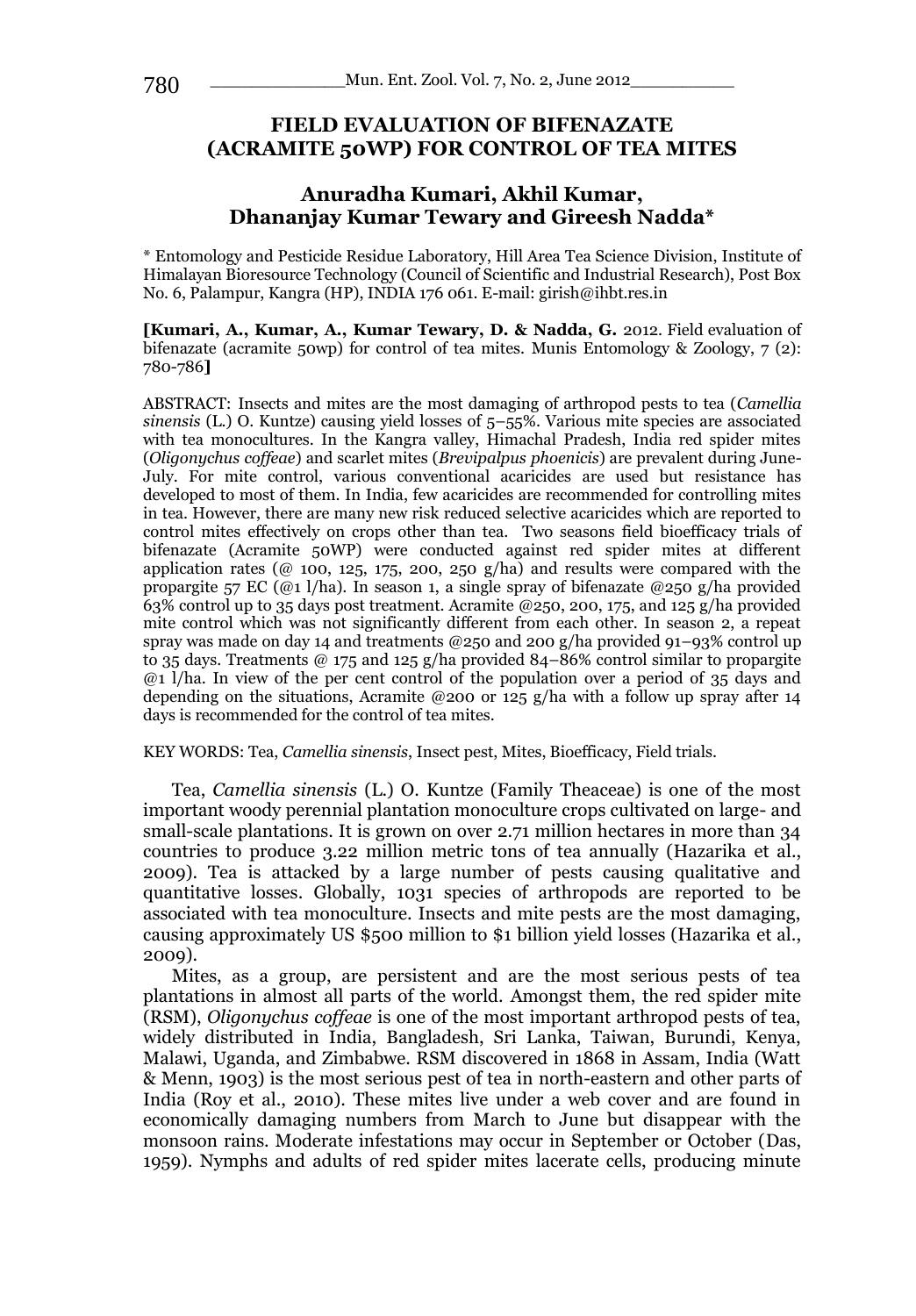characteristic reddish brown marks on the upper surface of mature leaves, which turn red in severe cases, resulting in crop losses.

In Himachal Pradesh, tea is mainly grown in the Kangra district in an area of 2348 hectares (Tea Board India, 2009) and *Oligonychus coffeae* is an important pest (Sharma, 2000; Shanker et al., 2002). For controlling mites, tea growers use conventional acaricides. Central Insecticides Board and Registration Committee, India has recommended only three miticides (Dicofol 18.5% E.C., Sulphur 40% SC and Sulphur 52% flowable, Fenazaquin 10 % EC) for the control of tea mites in India (Central Insecticides Board and Registration Committee, 2010). However, mites have developed resistance to all of these pesticides.

In recent years, a number of acaricides with novel or under-exploited modes of action have been introduced including bifenazate. It is an acaricidal hydrazine derivative, discovered in 1990 by Uniroyal Chemical and commercialized in 1999 by Crompton Corporation (Dekeyser & McDonald, 1994; Leeuwen et al., 2005). It is reported to have quick knockdown effects through contact activity and provides long residual control of a variety of mites (Dekeyser & McDonald, 1994; Dekeyser et al., 1994; Leeuwen et al., 2007; Ibtissem et al., 2009). It is labelled as a selective miticide for the control of a variety of mites on ornamentals and possesses low toxicity to mammals and aquatic life. Bifenazate is not persistent as it breaks down quickly in the environment; exerts rapid poisoning, and has no cross-resistance to many conventional acaricides (Dekeyser et al., 1996). Bifenazate is reported to be efficacious for controlling mites on various crops. The present study was conducted to generate bioefficacy data of this selective acaricide against tea mites in the Kanga valley.

#### **MATERIALS AND METHODS**

The acaricide, bifenazate (Acramite 50WP) was obtained from M/s Chemtura Chemicals India Pvt. Ltd., Mumbai. Its chemical formula is  $C_{17}H_{20}N_{2}O_3$ . The Propargite 57 EC was used as a positive control.

## **Experimental sites**

Experiments were conducted during two seasons at Chauki Tea Garden, Palampur (Himachal Pradesh), India during 24 June-29 July 2008 and 5 June– 10 July 2009. These tea gardens were selected after conducting periodic surveys for mite infestations in the region. Peak infestation was observed in June in both seasons at Chauki Tea Garden. Experiments were conducted following a randomized block design, with three plots per treatment. Each plot in the experiment was separated by two buffer rows of unsprayed tea. There were 25 tea bushes (100 x 65 cm space) per plot for each treatment including the untreated control. Infestation of mites varied from plot to plot. A pre-treatment count was taken in the respective plots to assess the distribution of mite population and plots were selected with almost uniform population distribution.

## **Treatment details and method of observation**

There were seven treatments: five Acramite 50WP (bifenazate), one propargite, and one water sprayed control  $[T_1 = \text{bifenazate}$  (Acramite 50WP) at 100 g/ha; T2 = bifenazate 125 g/ha; T3 = bifenazate 175 g/ ha; T4 = bifenazate 200 g/ha; T<sub>5</sub> = bifenazate 250 g/ha; T6 = propargite 57 EC 1000 ml/ha; T7 = water spray (Control)]. Formulations were diluted in water for spraying. Tea bushes were sprayed using hand-operated knapsack sprayers of 15-l capacity at the rate of 500 l/ha. In the first season one spray was applied and observations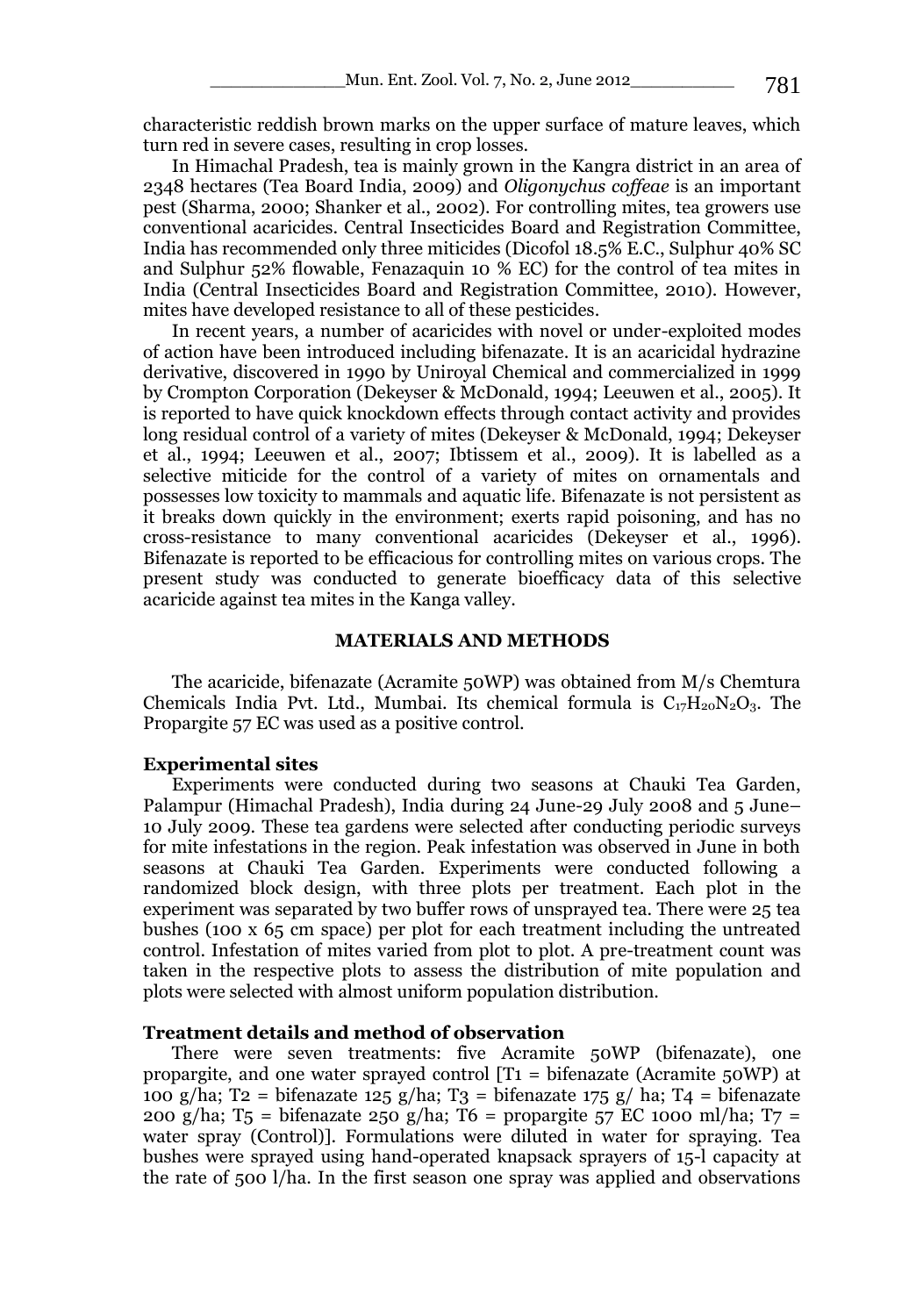were recorded for 35 days. In the second season, a second spray was applied after day 14 using the same rates.

Observations on mite population were made on both adaxial and abaxial sides of the seventy five  $(25 \overline{X} 3)$  randomly collected mature leaves per 25 bushes (collected from the middle level of the tea bushes) in each plot for each treatment along with unsprayed control (Sarmah *et al*. 2009). The mites were counted on each leaf under a hand-held lens. Post-treatment observations were made for 35 days after each treatment on days 2, 4, 7, 14, 21, 28, and 35 (Tables 1 and 2). Observations were made phytotoxicity in the Acramite treatments on the basis of necrosis, epinasty, hyponasty, and leaf injury on tips and surface.

## **Statistical analysis**

Reduction of the mite population was calculated from recorded observations for all the treatments and data were analyzed as per cent reduction in mite population over the control. Data obtained were statistically analyzed using SPSS (Release 7.5.1) for general linear model–general factorial-Duncan's multiple range test ( $\alpha$ =0.05 and n=63).

#### **RESULTS AND DISCUSSION**

The bioefficacy results of the various treatments against *O. coffeae* are presented in Tables 1 and 2. Population precounts were 0–14 and 0–8 mites per leaf in seasons 1 and 2, respectively. The trial plots showed a mixed population of red spider and scarlet mites. However, scarlet mite numbers were very low and observations were made on *O. coffeae* only.

#### **Season 1**

On the second day after treatment, there was a 21 to 40% reduction in mite populations compared to the control in all the bifenazate treatments with a 38% reduction in the propargite treatment (Table 1). Maximum reduction (40%) was observed in the 250 g/ha bifenazate treatment which was significantly higher than the 100 g/ha (21%) and 125 g/ha (28%) treatments. However, reduction of mites obtained with the bifenazate treatments 250, 200 and  $175$  g/ha, and the propargite at 1 l/ha treatment were not significantly different. Reduced number of mites was observed in all treatments up to day 7, where 74–92% control was obtained in the bifenazate treatments comparable to propargite (90%). Maximum control was achieved with bifenazate at 200 g/ha (92%) which was significantly higher than bifenazate at 100 g/ha  $(74%)$  and 125 g/ha,  $(78%)$  but not significantly different from other treatments (Table 1). On day 14, reduction ranged from 69 to 92% in bifenazate treatments compared to 88% in the propargite treatment. From day 14 there was a progressive increase in mite populations until day 35. On day 35, population reductions ranged from 54–63% in bifenazate treatments with a 57% reduction in the propargite treatment. Differences for the various treatments were not statistically significant (Table 1).

### **Season 2**

Bioefficacy results for season 2 are presented in Table 2. On day 2, reductions in mite numbers ranged from 20 to 44% in bifenazate treatments whereas propargite provided 34% control (Table 2). Maximum reduction (44%) occurred in bifenazate @ 250 g/ha, which with 200 g/ha was significantly higher than the rest of the treatments. The bioefficacy performance trend of the various treatments was similar to that observed in season 1. Continuous reduction in the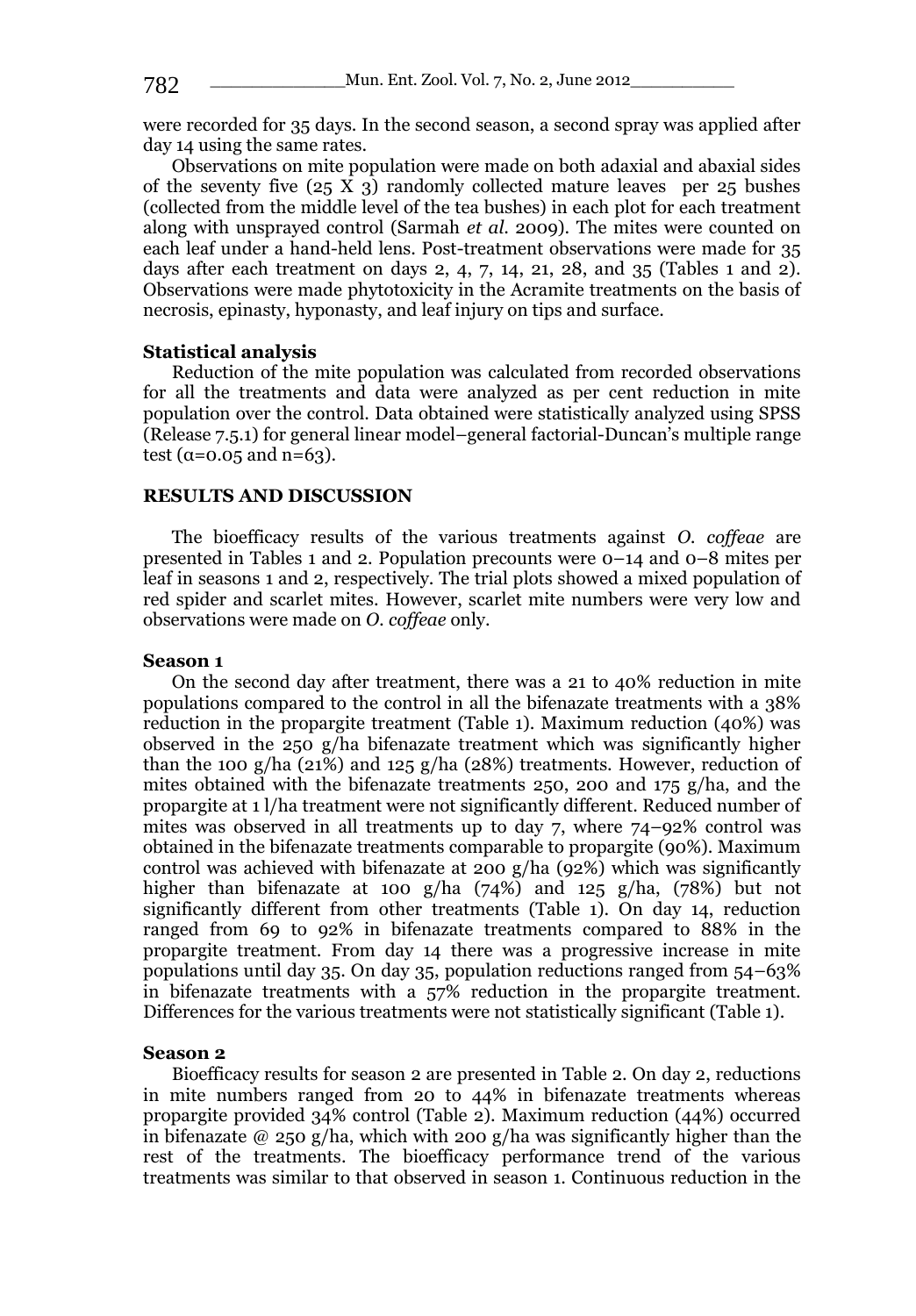mite population was noticed in all treatments up to day 7 (Table 2). A rise in the population was noticed 14 days after the treatment, and a second application of all treatments was made.

On day 21, reduction in mite numbers ranged from 76 to 93% in the bifenazate treatments comparable to propargite (88%). Maximum control was provided by bifenazate at 250 g/ha (93%), significantly greater than 100 g/ha (76%) and 125  $g/ha$  (79%). On day 28, maximum control (92%) occurred in the 250  $g/ha$ bifenazate, significantly greater than all treatments except 200 g/ha. On day 35, 250 g/ha bifenazate provided the best control (93%), significantly better than 100, 125, and 175 g/ha and the propargite treatments (Table 2). In both seasons none of the treatments showed visual signs of crop damage.

Bifenazate provided good control of tea mites for 14 days and re application on day 14 maintained control until day 35. Similar results were observed when Acramite was sprayed at 0.75 and 1.0 lb/acre (841 and 1121  $g/ha$ ) significantly lowering phytophagous mite densities in tart cherry for 2 weeks post-treatment (Alston, 2003). In pear, when Acramite 50 was applied at 1 lb/acre (1121 g/ha) it provided immediate reduction of two spotted mites to below the treatment threshold of 0.5–1.0 mites per leaf and control was achieved for over 40 days (VanBuskirk & Hilton, 2002). In other field trials of bifenazate conducted on pecan leaf scorch mite it was reported that 0.3 g bifenazate/l water was the lowest effective concentration. At this rate, the effective residual activity was 2–6 weeks depending on the year and location when applied at 1400 l/ha (Dutcher et al., 2009).

In our study mite reduction may have been due to the direct contact of bifenazate on mites or through contact with foliar residues (FAO, 2006). Bifenazate applied @200 and 250 g/ha provided significantly better control than propargite 1l/ha. This may be due to the unique mode of action with excellent knockdown activity and susceptibility of the mites to bifenazate. Currently, there are no reports of cross-resistance to bifenazate in mites resistant to older conventional acaricides (Grosscurt & Avella, 2005; Leeuwen et al., 2005; Ochiai et al., 2007).

Bifenazate has been reported to be a selective acaricide (James, 2002) and is commercialised for the control of economically important phytophageous mite species including *Tetranychus* spp., *Panonychus* spp. and *Oligonychus* spp. (Dekeyser et al., 1996; Leeuwen et al., 2005; Pree et al., 2005). Based on this study, it can be concluded that bifenazate will provide effective control of tea mites. It is reported to show limited toxicity to beneficial insects and mites at the recommended application rates (James & Coyle, 2001; Grosscurt & Avella, 2005) and is reported not to adversely affect predatory mites under laboratory and field studies (Kim & Seo, 2001; Dutcher et al., 2009). Due to its low mammalian toxicity (50% lethal dose 5000 mg/kg) and environmental persistence (50% degradation time *<*1 day) (Dekeyser, 2005), it is suitable for application in tea crops for mite control. Moreover, the National Drugs and Poisons Schedule Committee has recommended that bifenazate be exempted from requirements of scheduling in the Standard for the Uniform Scheduling of Drugs and Poison. The Australian Pesticides and Veterinary Medicines Authority is satisfied that the proposed importation and use of bifenazate would not be an undue toxicological hazard to the safety of people exposed to it during its handling and use (Commonwealth of Australia Gazette no. APVMA 5, 6 May 2003).

However, care should be taken with application of bifenazate with other pesticides as it is reported that organophosphates and carbamates interfere with bifenazate efficacy, most probably by inhibiting carboxylesterases responsible for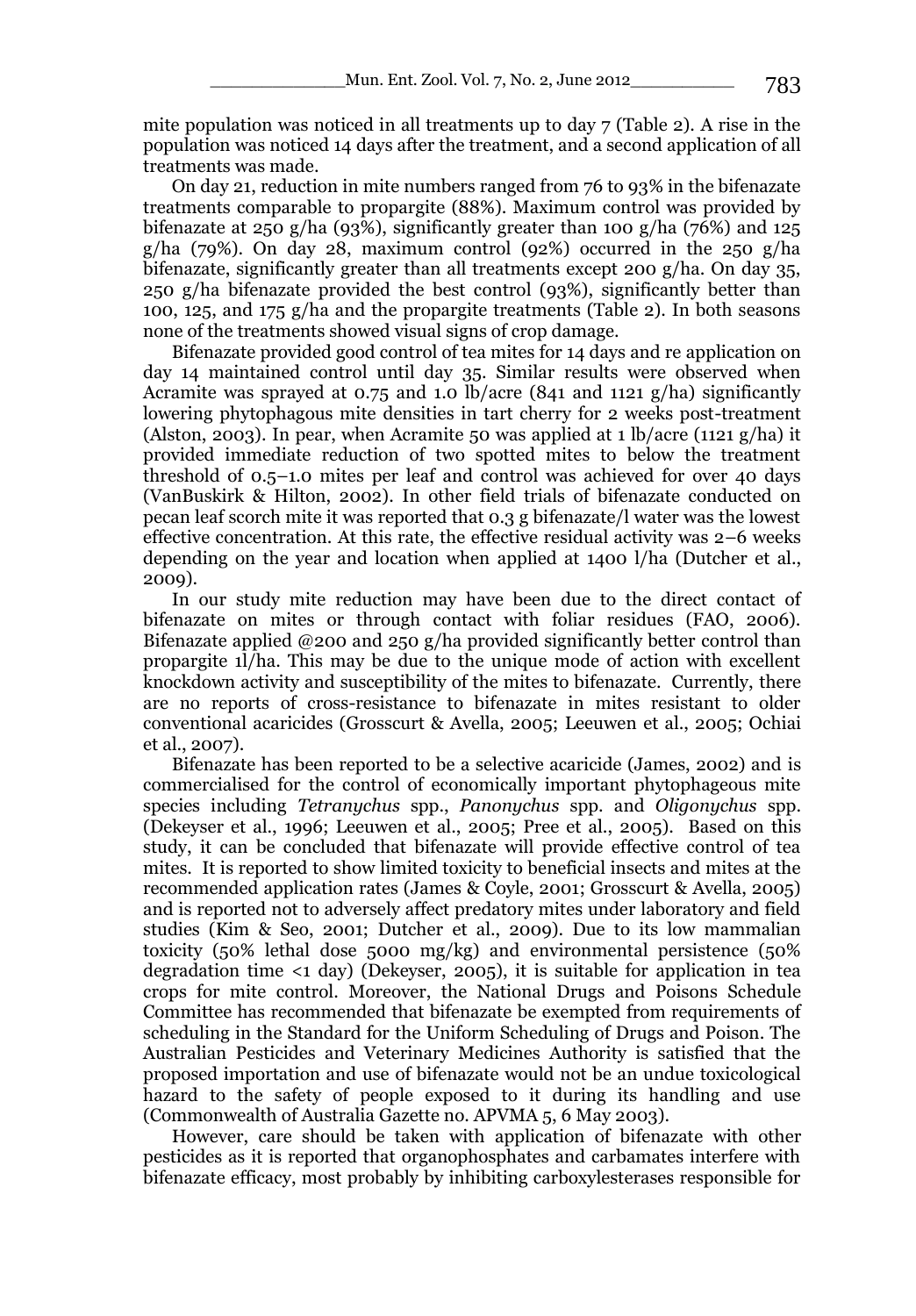the activation of the pro-drug. As a result of the strong antagonism, mixtures of bifenazate with carbamates or organophosphates should not be used under field conditions (Leeuwen et al., 2007).

Our data on this selective acaricide and other reports suggest bifenazate may be a useful land effective acaricide included in the integrated pest management of tea mites. Application of bifenazate at 125-200 g/ha with a follow up application after 14 day is recommended and should provide good control for at least 35 days.

#### **ACKNOWLEDGEMENTS**

We are grateful to the Director of the Institute of Himalayan Bioresource Technology for providing the necessary facilities during the experiment. We are also grateful to the M/s Chemtura Chemicals India Pvt. Ltd., Mumbai for providing bifenazate (Acramite 50WP) and to Mr. Brij Bihari Lal Butail for providing the tea garden plots for the field trials. Help rendered by Mr. Kuldeep Chand during the trials is also acknowledged.

### **LITERATURE CITED**

**Alston, D. G.** 2003. Spider mite control in apple and tart cherry-2002. In: Proceedings of the 77th Annual Western Orchard Pest & Disease Management Conference. 15-17 January 2003, Hilton Hotel, Portland. Washington State University, Pullman, Washington (http://entomology.tfrec.wsu.edu/ wopdmc/2003PDFs/Rep03%20Chemical\_Alston-3.pdf).

**Central Insecticides Board and Registration Committee**, 2010. (http://cibrc.nic.in/ searchbycropname1.asp).

**Commonwealth of Australia Gazette No. APVMA**, 2003. (http://www.apvma.gov.au/ publications/gazette/2003/05/gazette0305p18.pdf).

**Das, G. M.** 1959. Bionomics of the tea red spider, *Oligonychus coffeae* (Nietner). Bulletin of Entomological Research, 50: 265–274.

**Dekeyser, M. A.** 2005. Acaricide mode of action. Pest Management Science*,* 61:103–110.

**Dekeyser, M. A. & McDonald, P. T.** 1994. Insecticidal phenylhydrazine derivatives*,* US Patent US 5367093.

**Dekeyser, M. A., McDonald, P. T. & Gilbert, W. A. Jr.** 1994. Synthesis and miticidal and insecticidal activities of biphenylhydrazinecarboxylates. Journal of Agricultural and Food Chemistry*,* 42: 1358–1360.

**Dekeyser, M. A., McDonald, P. T. Jr., Angle, G. W. & Moore, R. C.** 1996. D2341 – a novel agent to control spider mites. In: Proceedings of the Brighton Crop Protection Conference Pests and Disease*s*, BCPC, Farnham, Surrey, UK, pp 487–492.

**Dutcher, J. D., Fonsah, G. E. & Hudson, W. G.** 2009. Integration of Bifenazate and Western predatory mite (Acari: Phytoseiidae) for control of pecan leaf scorch mite (Acari: Tetranychidae) in pecan orchards. Journal of Entomological Science*,* 44 (2): 98–110.

**FAO** 2006. (http://www.fao.org/ag/AGP/AGPP/Pesticid/JMPR/Download/2006\_rep/Bifenazate.pdf).

**Grosscurt, A. C. & Avella, L.** 2005. Bifenazate, a new acaricide for use on ornamentals in Europe and Africa. In: Proceedings of the Brighton Crop Protection Conference *–* Crop Science and Technology, BCPC, Alton, Surrey, UK, pp 49–56.

**Hazarika, L. K., Bhuyan, M. & Hazarika, B. N.** 2009. Insect pests of tea and their management. Annual Review of Entomology*,* 54: 267–284.

**Ibtissem, S., Houria, S. B., Rachid, R., Hana, S., Smagghe, G. & Reda, D. M.** 2009. Behavior of *Paramecium* sp., treated with bifenazate with special emphasis on respiratory metabolism, protein and generation time. American-Eurasian Journal of Toxicoloical Science,1 (1): 13–18.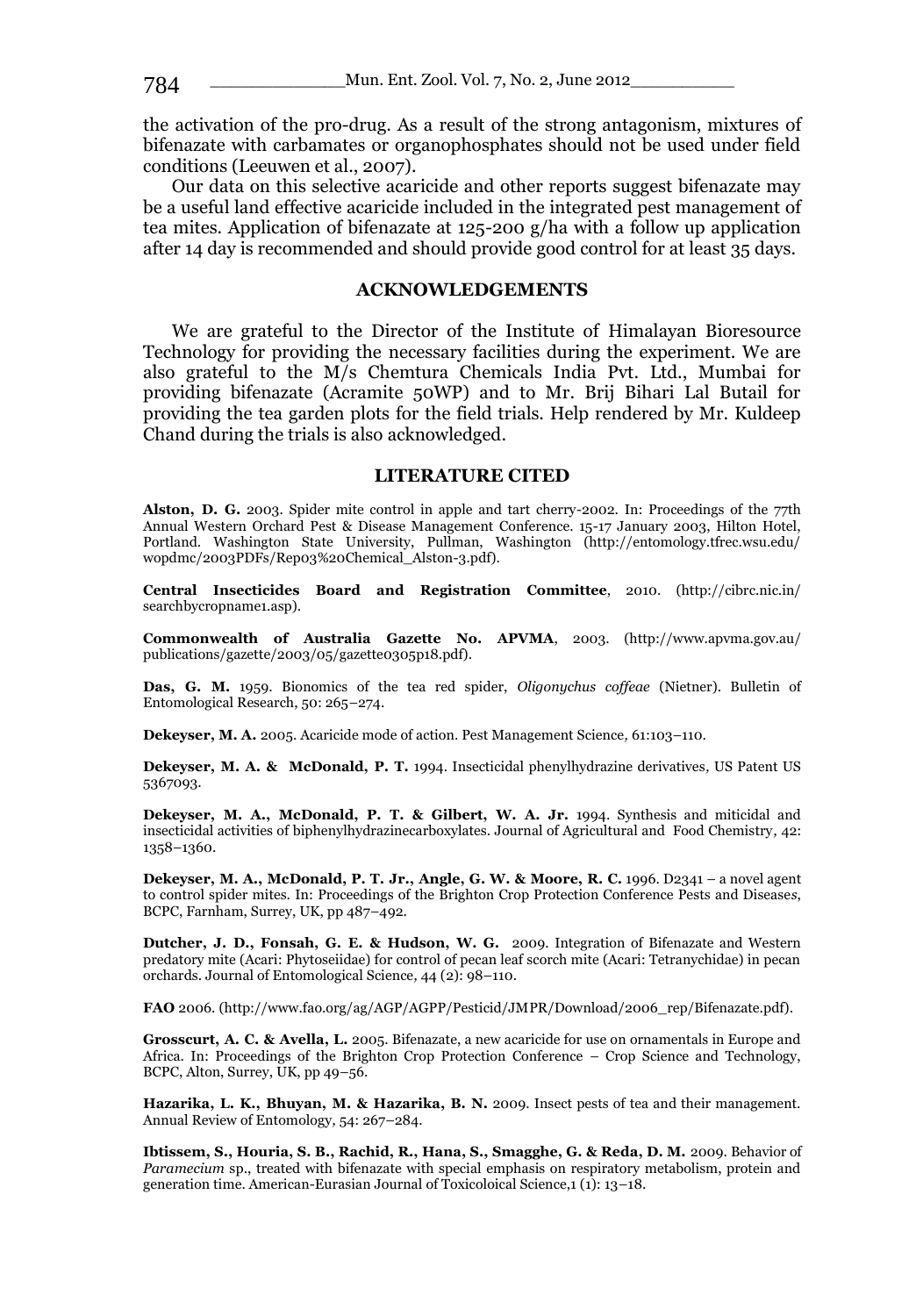**James, D. G.** 2002. Selectivity of the acaricide, bifenazate, and aphicide, pymetrozine, to spider mite predators in Washington hops. International Journal of Acarology*,* 28: 175–179.

**James, D. G. & Coyle, J.** 2001 Which chemicals are safe to beneficial insects and mites? Agrichem Environ News*,* 170, 4–5 (http://aenews.wsu.edu.)

**Kim, S. S. & Seo, S. G.** 2001. Relative toxicity of some acaricides to the predatory mite, *Amblyseius womersleyi* and the two spotted spider mite, *Tetranychus urticae* (Acari: Phytoseiidae, Tetranychidae). Applied Entomology and Zoology*,* 36: 509–514.

**Leeuwen, T. V., Pottelberge, S. V. & Tirry, L.** 2005. Comparative acaricide susceptibility and detoxifying enzyme activities in field-collected resistant and susceptible strains of *Tetranychus urticae.*  Pest Management Science*,* 61: 499–507.

**Leeuwen, T. V., Pottelberge, S. V., Nauen, R. & Tirry, L.** 2007. Organophosphate insecticides and acaricides antagonise bifenazate toxicity through esterase inhibition in *Tetranychus urticae.* Pest Management Science*,* 63: 1172–1177.

**Ochiai, N., Mizuno, M., Mimori, N., Miyake, T., Dekeyser, M., Canlas, L. J. & Takeda, M.** 2007. Toxicity of bifenazate and its principal active metabolite, diazene, to *Tetranychus urticae* and *Panonychus citri* and their relative toxicity to the predacious mites, *Phytoseiulus persimilis* and *Neoseiulus californicus.* Experimental and Applied Acarology*,* 43: 181–197.

**Pree, D. J., Whitty, K. J. & Driel, L. V.** 2005. Baseline susceptibility and cross-resistance of some new acaricides in the European red mite, *Panonychus ulmi.* Experimental and Applied Acarology*,* 37: 165–171.

**Roy, S., Mukhopadhyay, A. & Gurusubramanian, G**. 2010 Baseline susceptibility of *Oligonychus coffeae* (Acarina: Tetranychidae) to acaricides in North Bengal tea plantations, India*.* International Journal of Acarology, 36: 357–362.

**Sarmah, M., Rahman, A., Phukan, A. K & Gurusubramanian, G.** 2009. Effect of aqueous plant extracts on tea red spider mite, *Oligonychus coffeae*, Nietner (Tetranychidae: Acarina) and *Stethorus gilvifrons* Mulsant. African Journal of Biotechnology*,* 8 (3): 417–423.

**Shanker, A., Sood, C., Kumar, V. & Ravindranath, S. D.** 2002. Insect and mite pests attacking tea plantation of Kangra Valley and their management. Indian Journal of Entomology, 64 (1) : 53-57.

**Sharma, D. C.** 2000. Plant protection: Major insect-pests of Tea and their management. In: Tea cultivation in Himachal Pradesh, ed. CM Singh. Directorate of Extension Education, Himachal Pradesh Krishi Vishavidyalaya, Palampur. pp 69-73.

**Tea Board India,** 2009. http://www.teaboard.org.

**VanBuskirk, P. D., & Hilton, R. J**. 2002. Evaluation of registered acaricides in late season foliar applications in pear, 2001. In: Proceedings of the 77th Annual Western Orchard Pest & Disease Management Conference. 15–17 January 2002, Hilton Hotel, Portland. Washington State University, Pullman, Washington. Nashington. Washington. Nashington. Washington. Nashington. Nashington. Nashington. Nashi

(http://entomology.tfrec.wsu.edu/wopdmc/2002PDFs/Rep02%20Chemical%20VanBuskirk.pdf).

**Watt, G. & Menn, H. N.** 1903. *The Pests and Blights of the Tea Plant*. Government Printing Press, Calcutta. 429 pp.